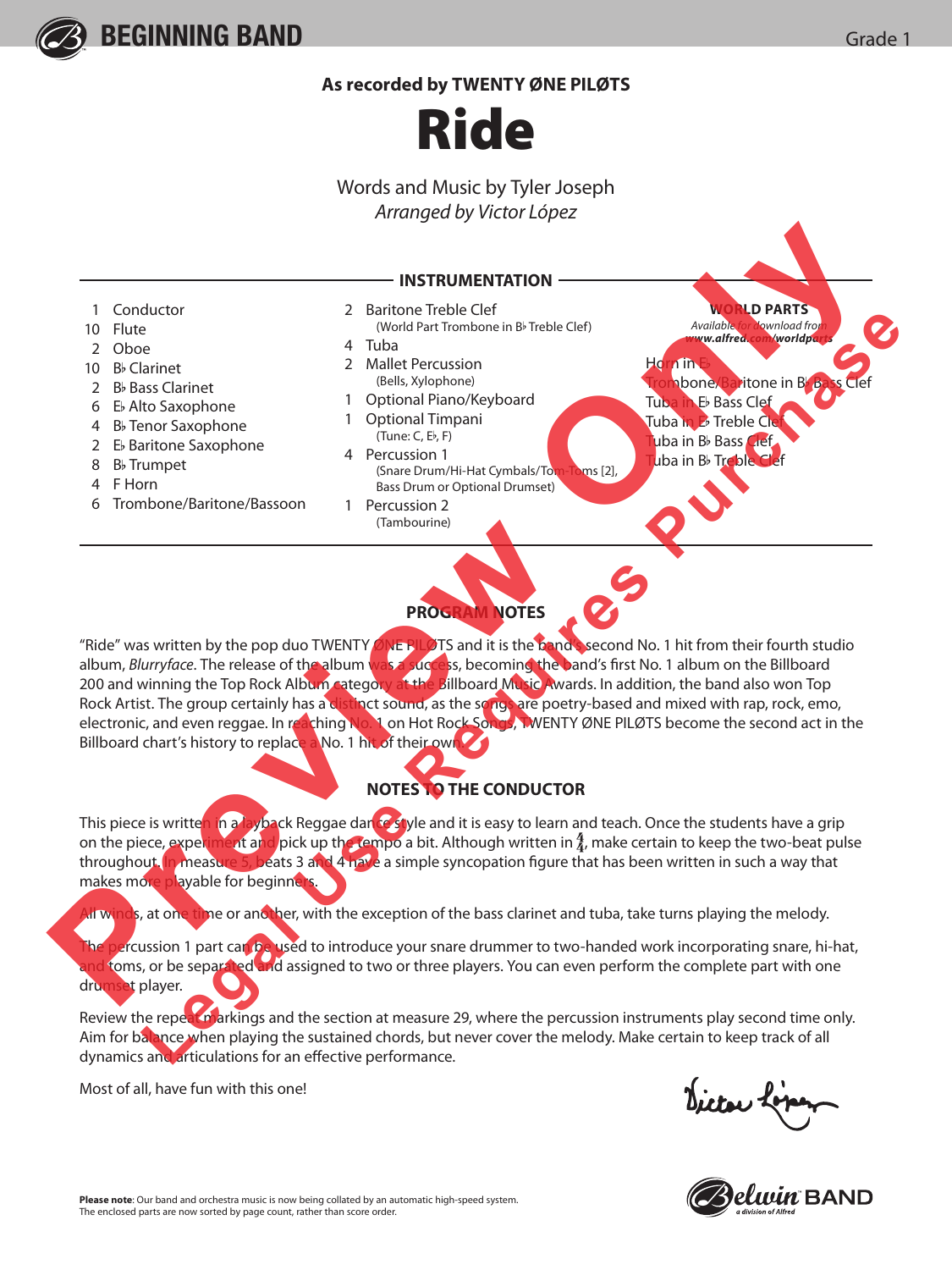#### As recorded by TWENTY ØNE PILØTS

| f | Æ. |
|---|----|
|   |    |



All Rights Reserved including Public Performance

45780S

<mark>mp3</mark><br>( ွပ Purchase a full-length<br>performance recording!<br>**alfred.com/downloads**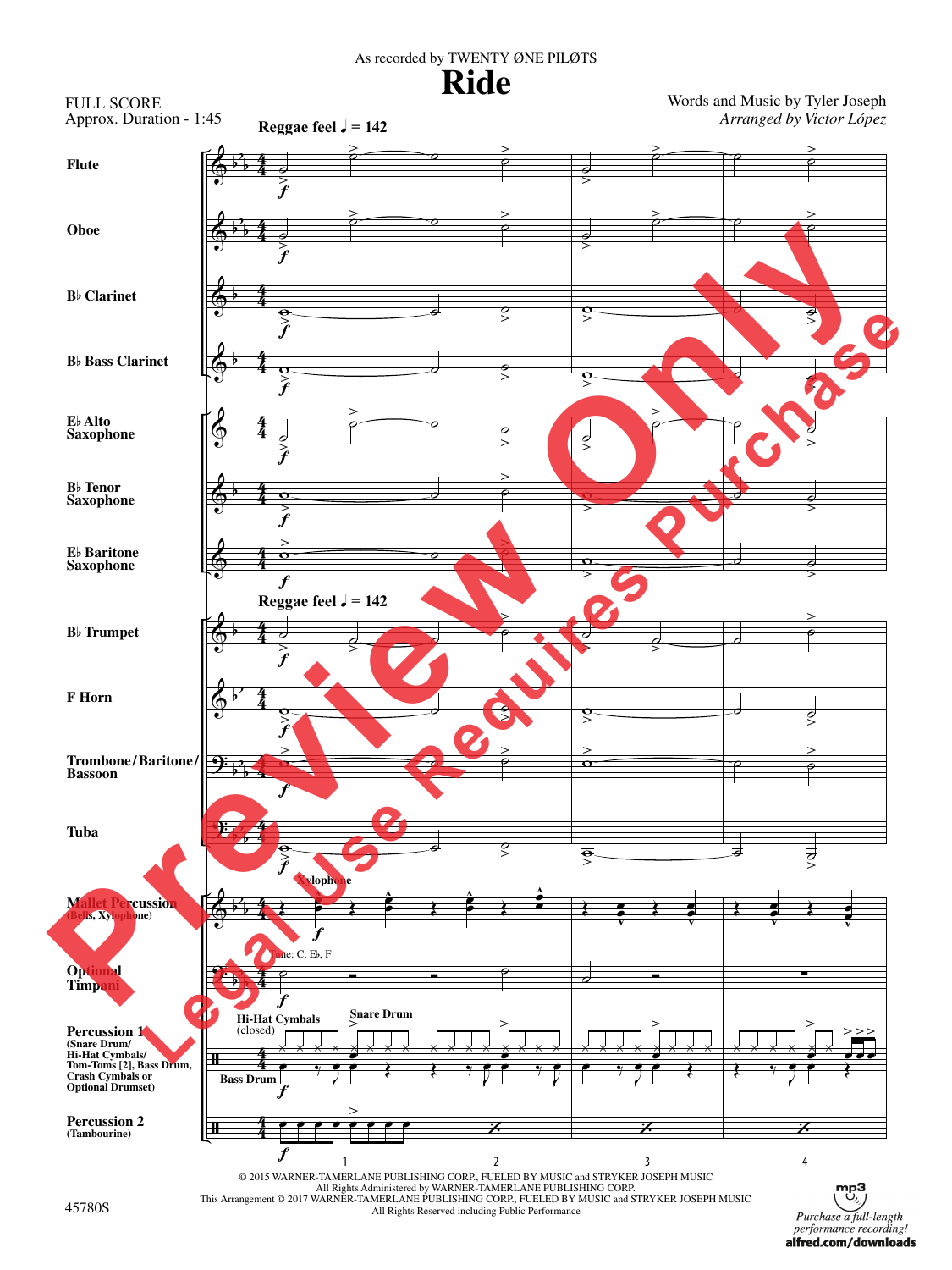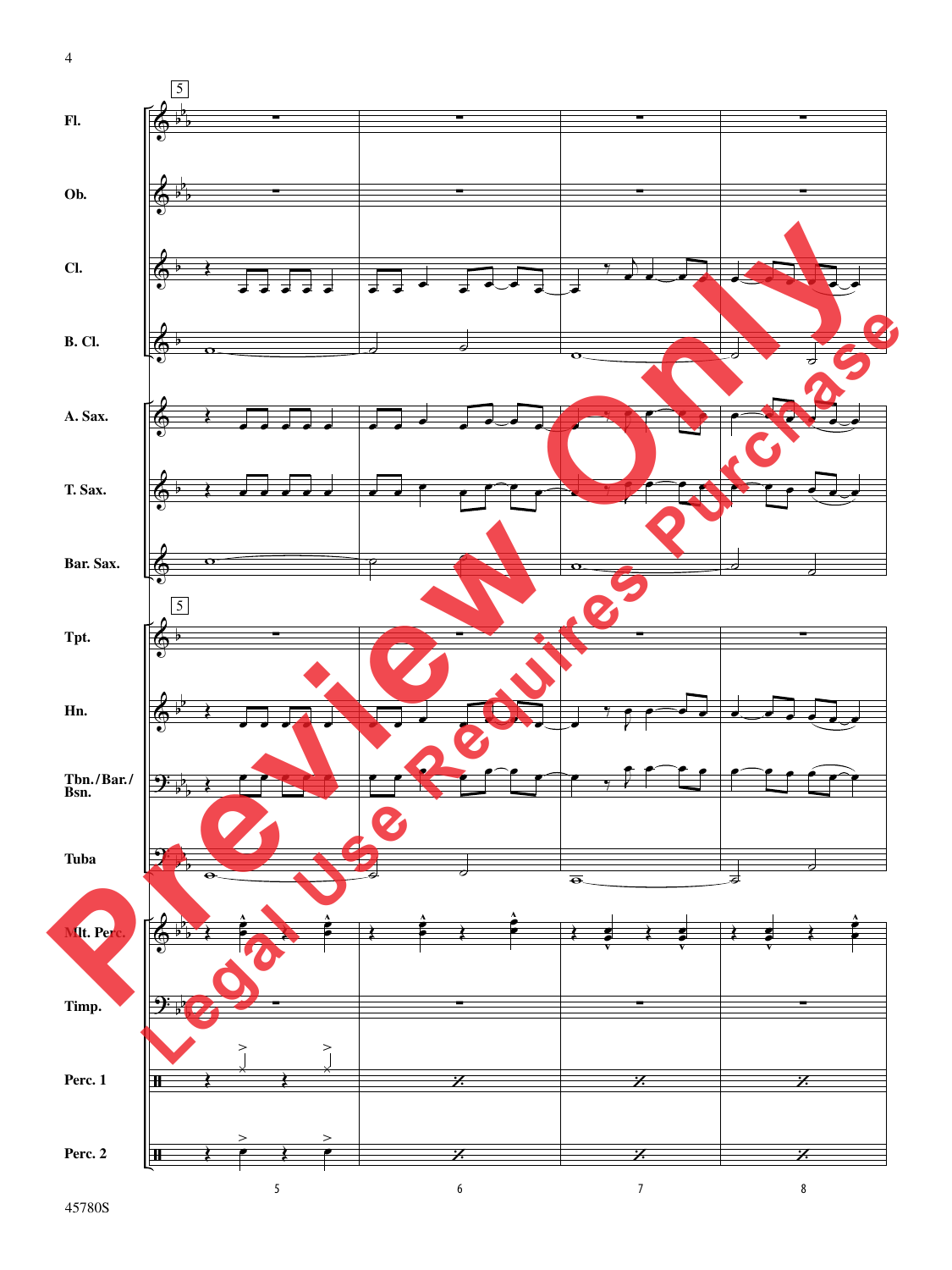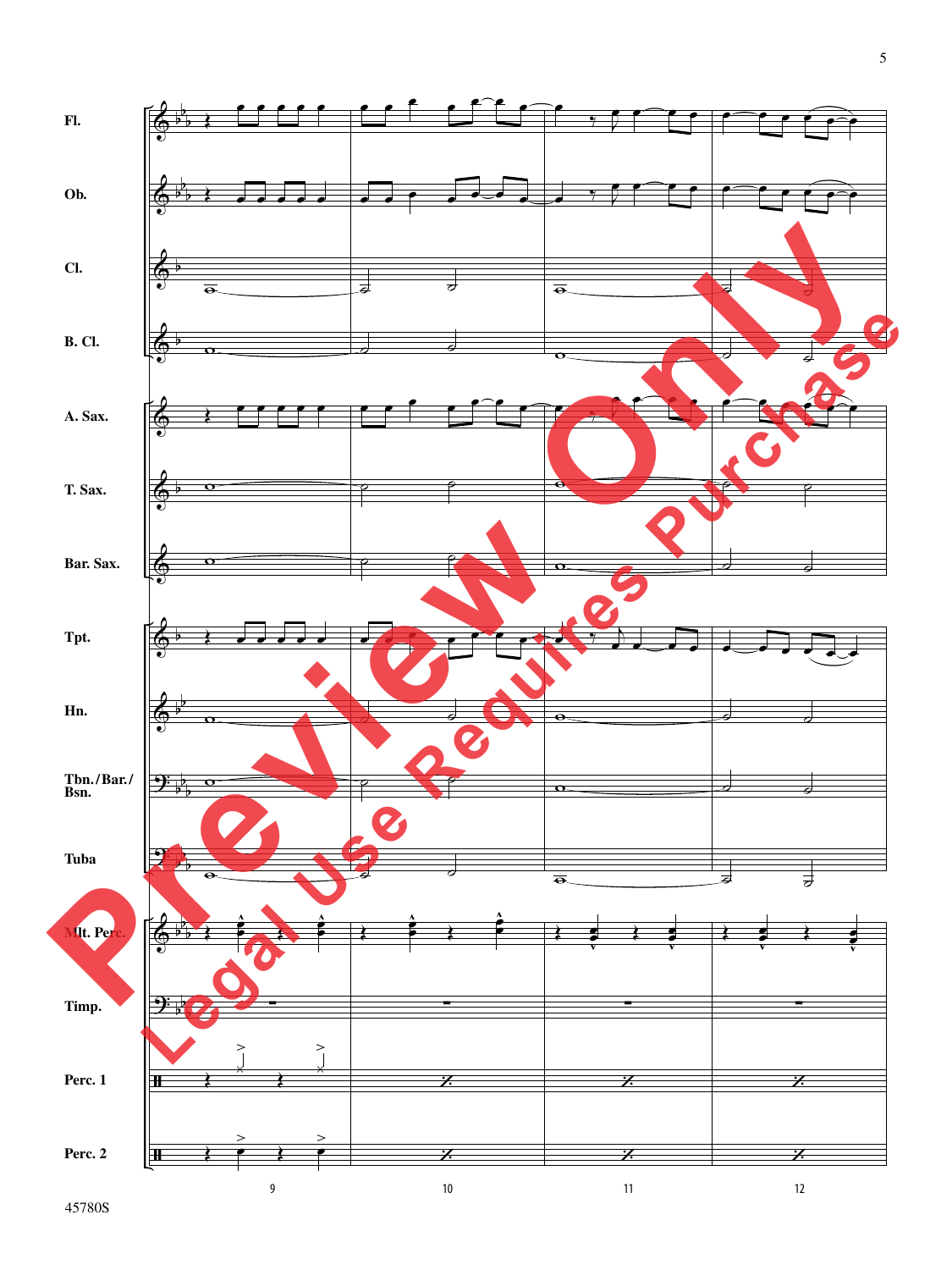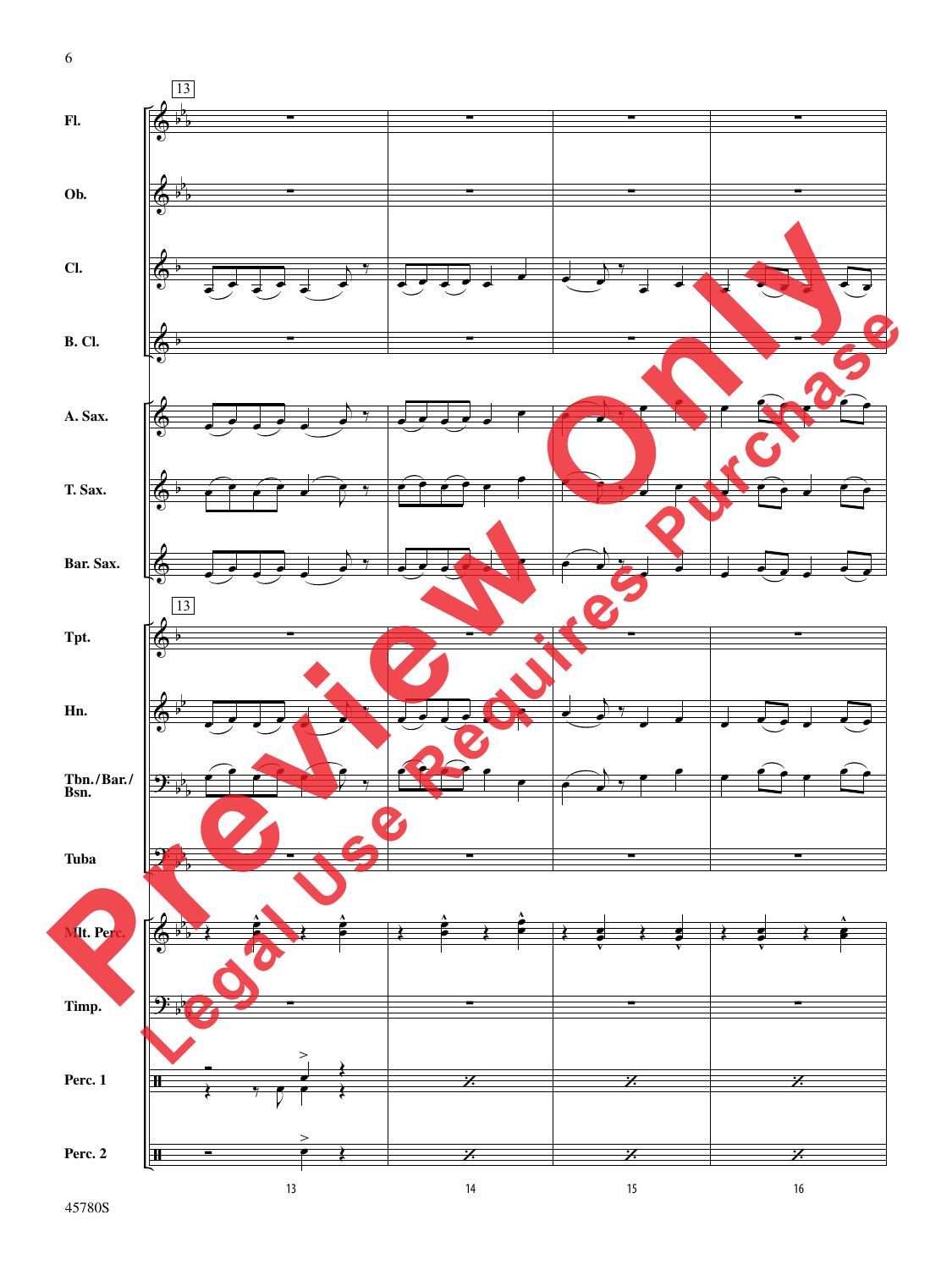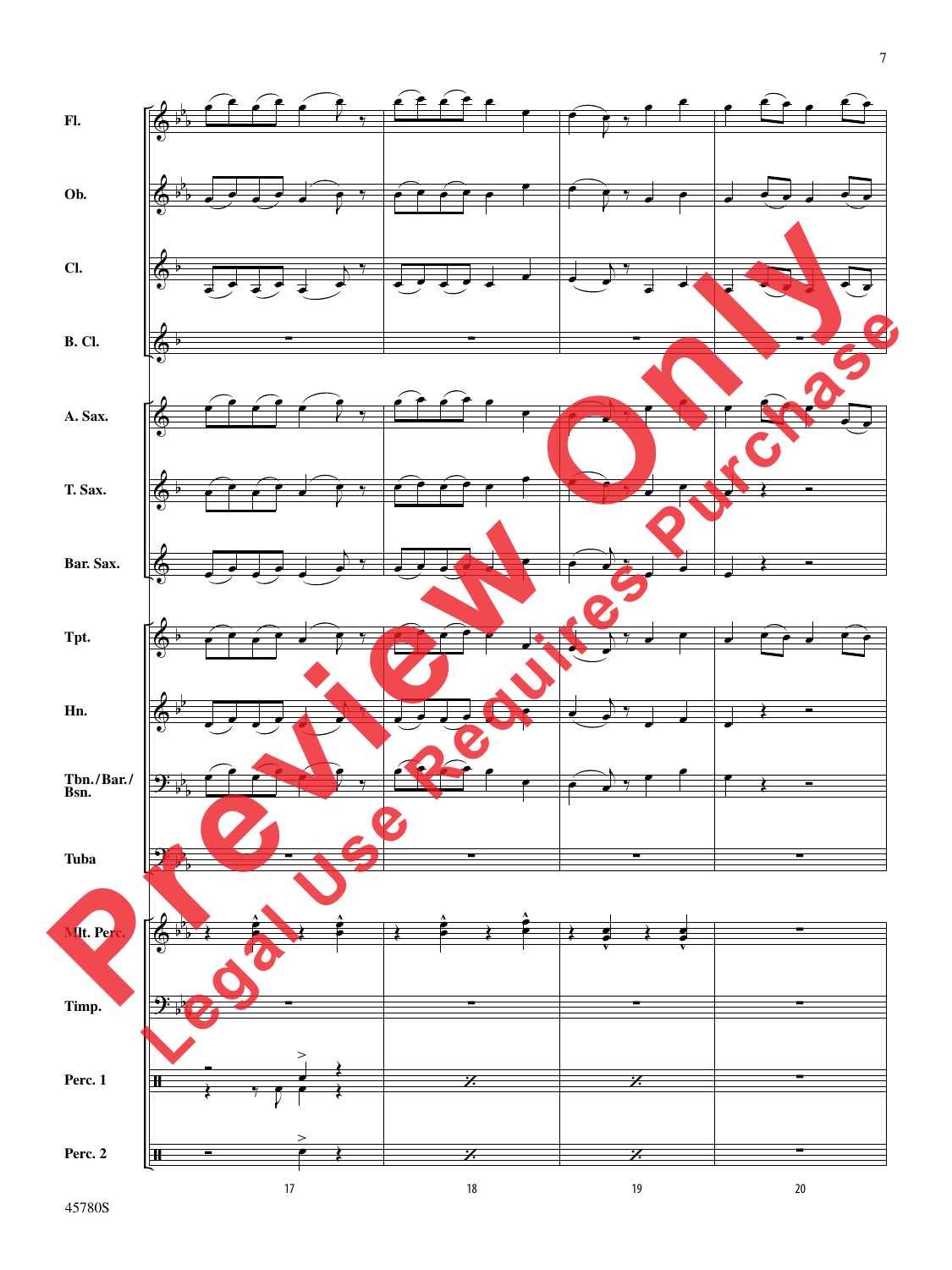

45780S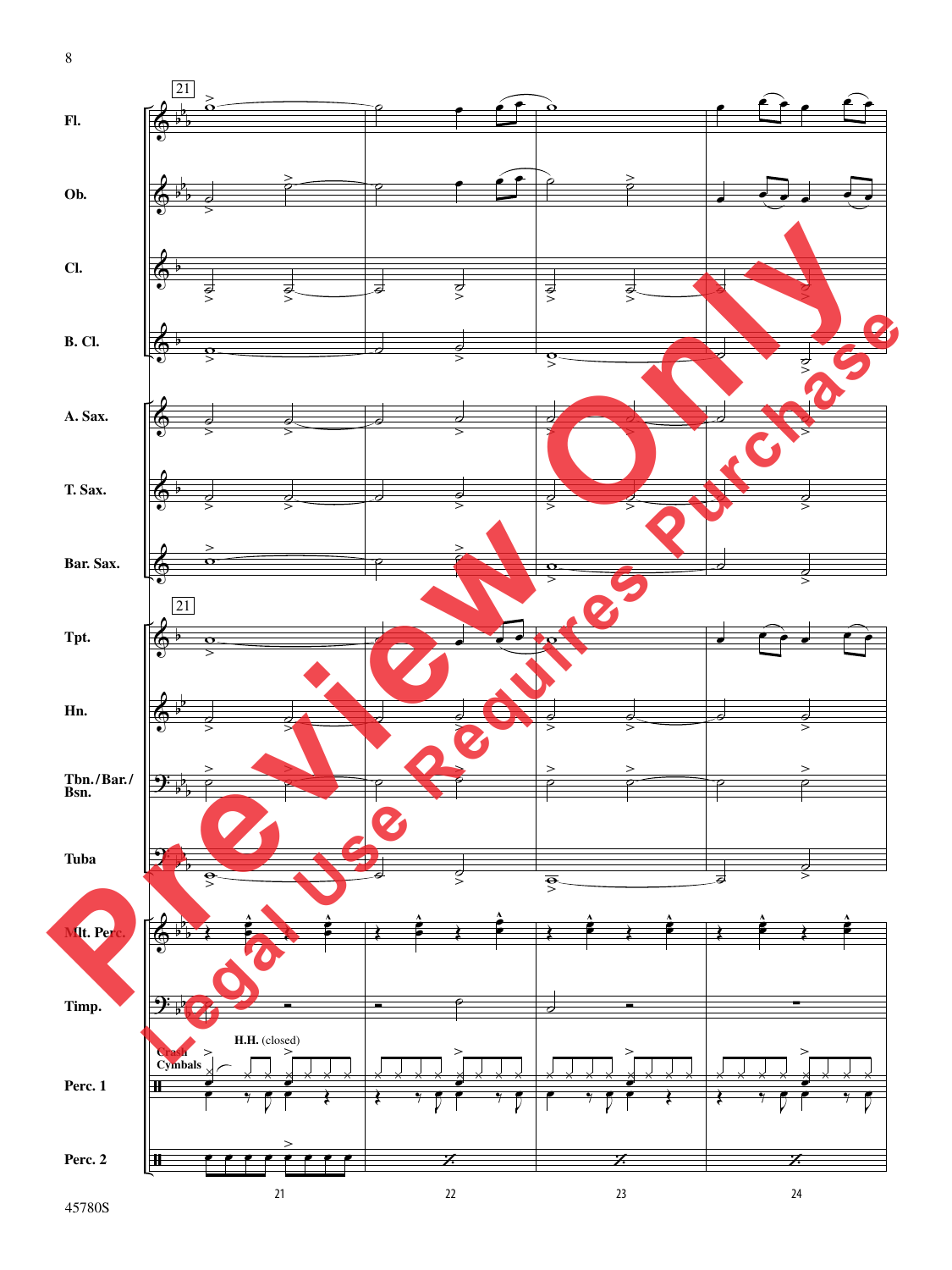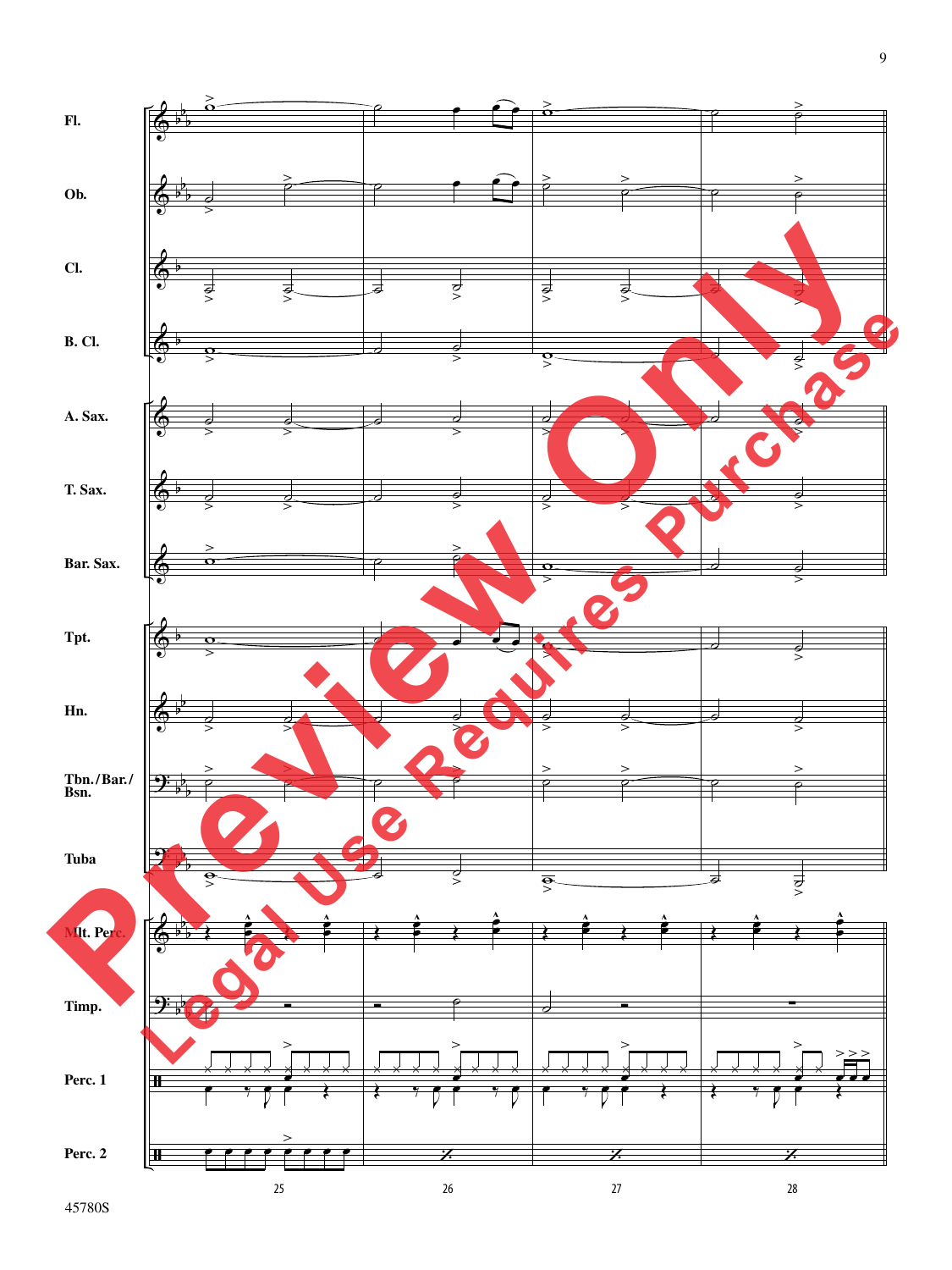

 $10\,$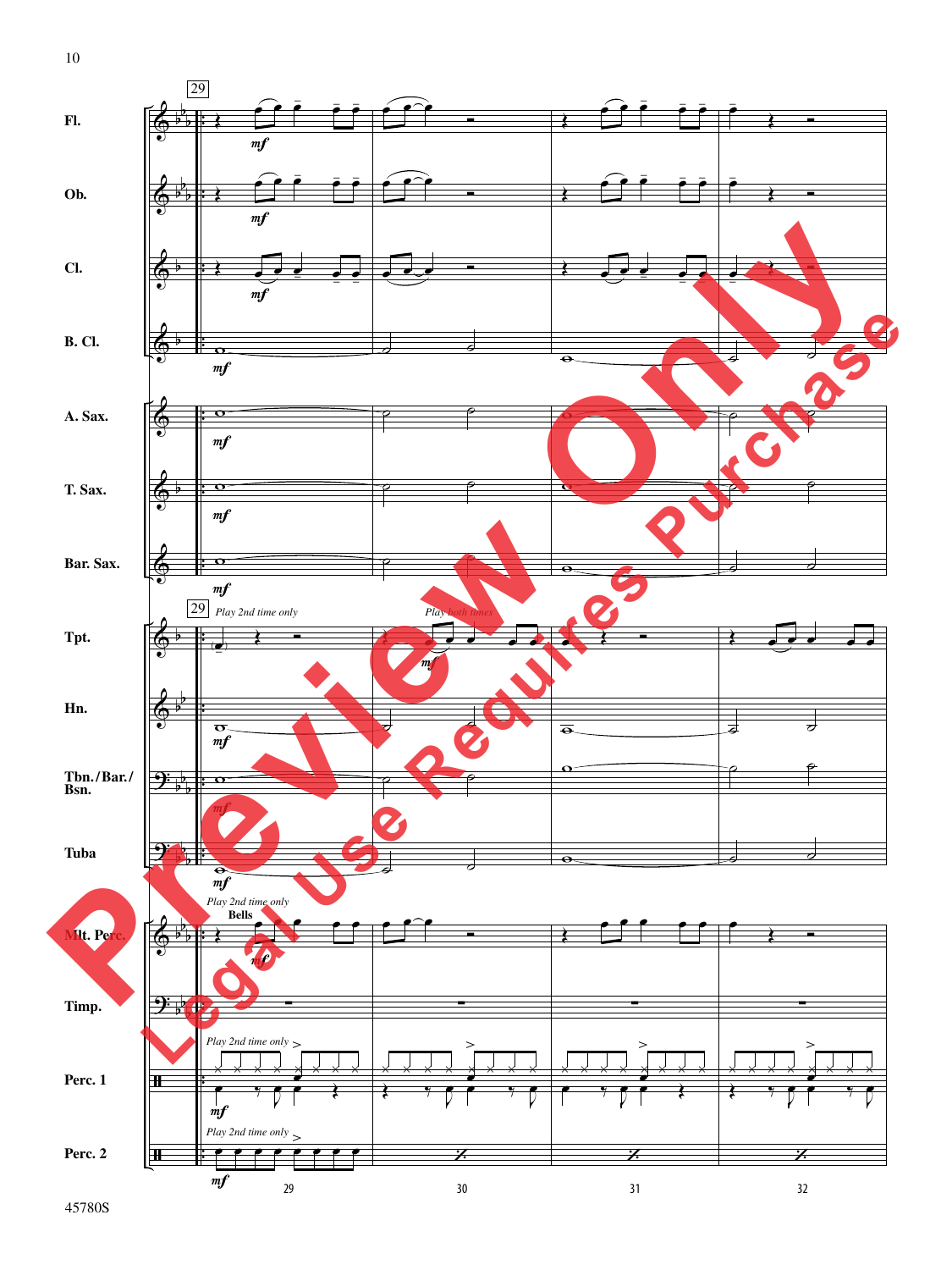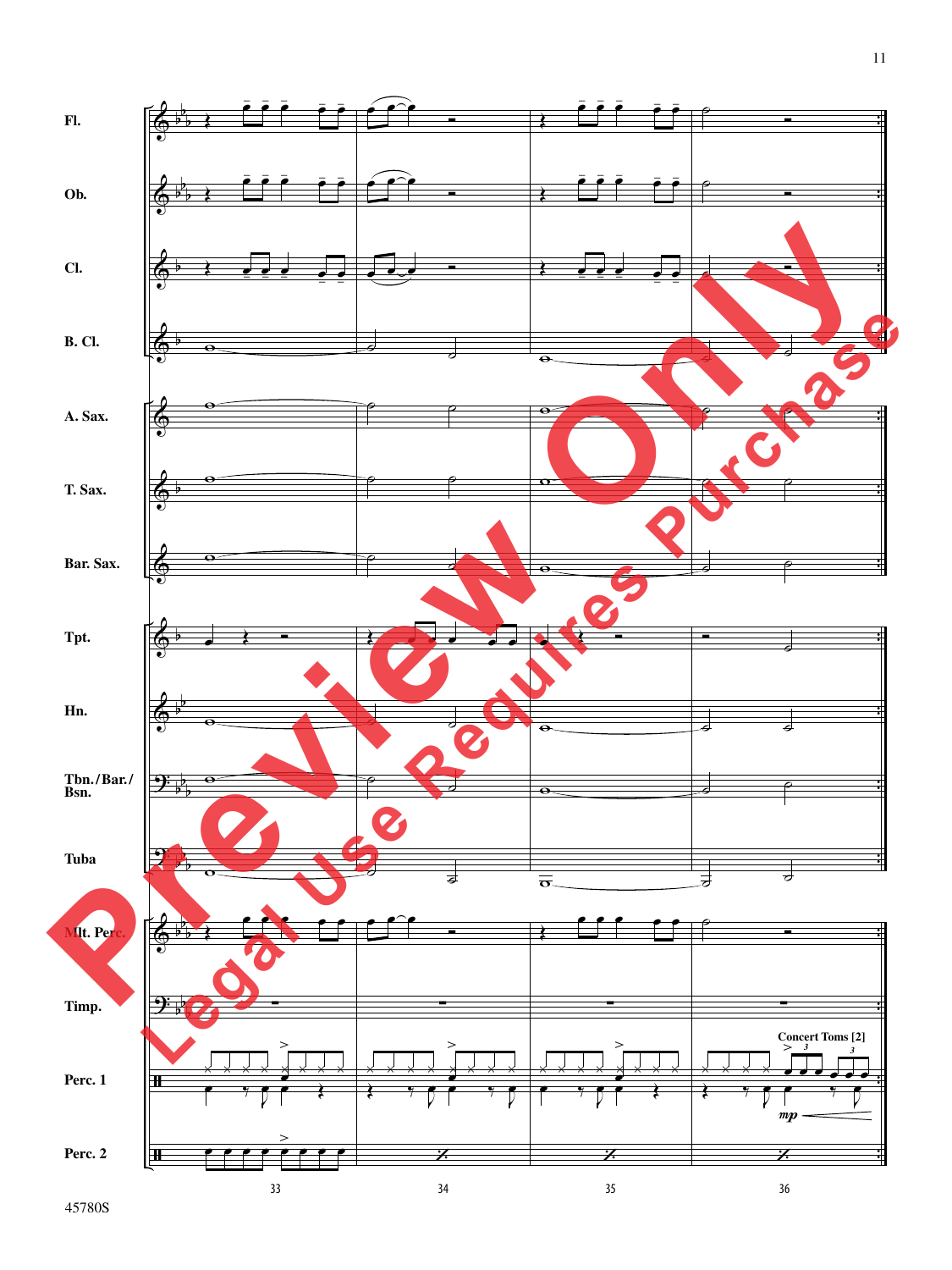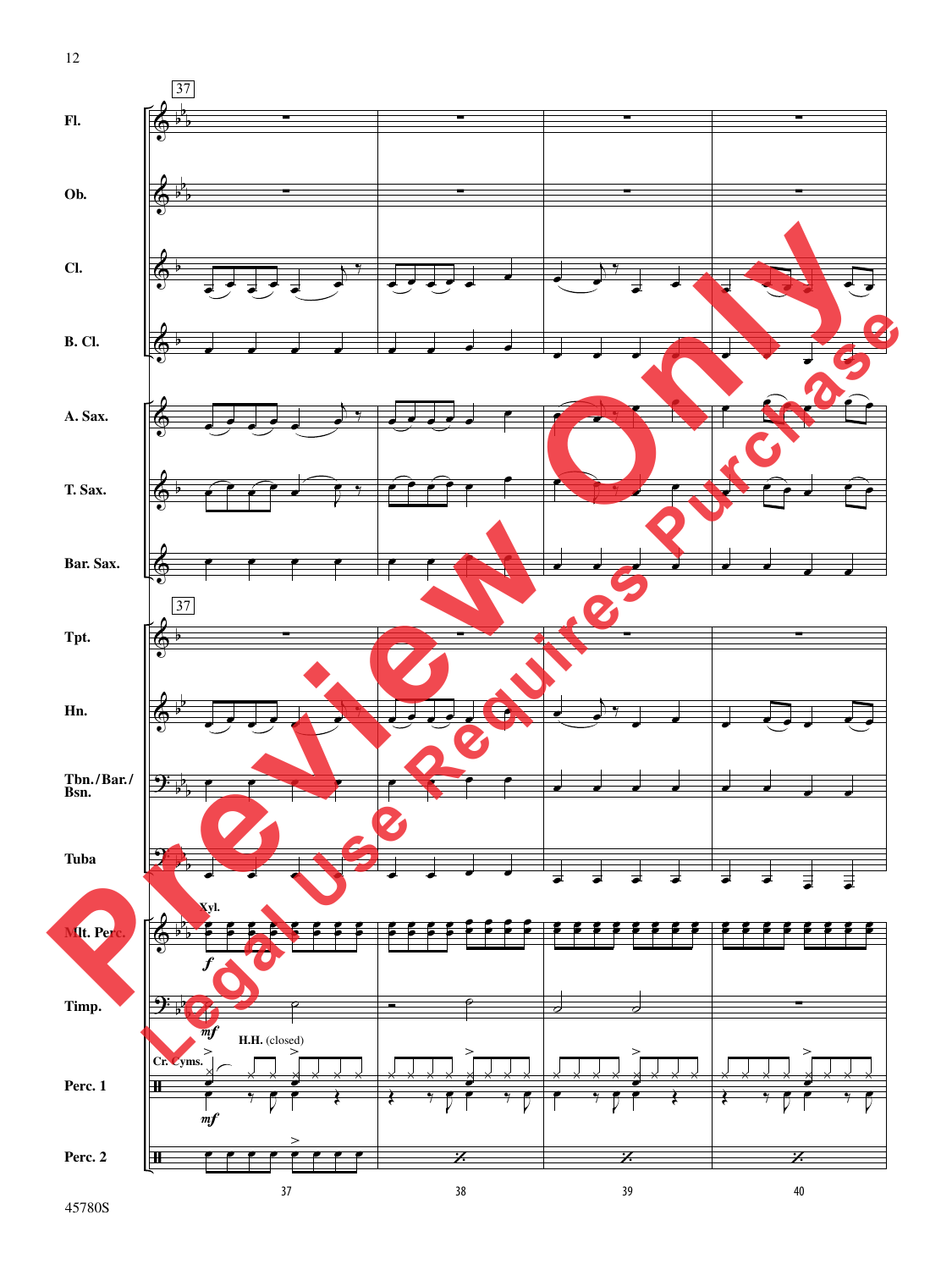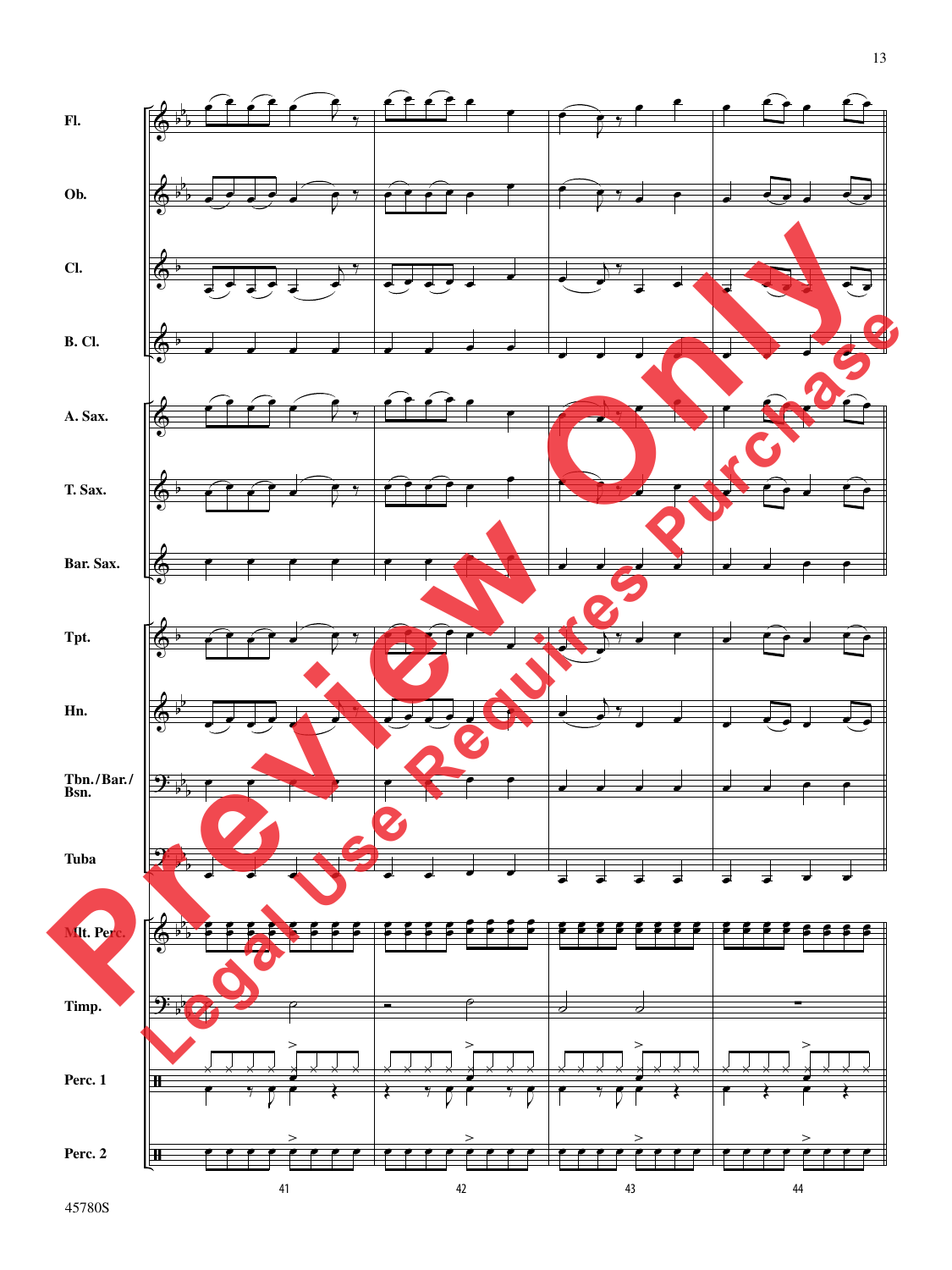

45780S